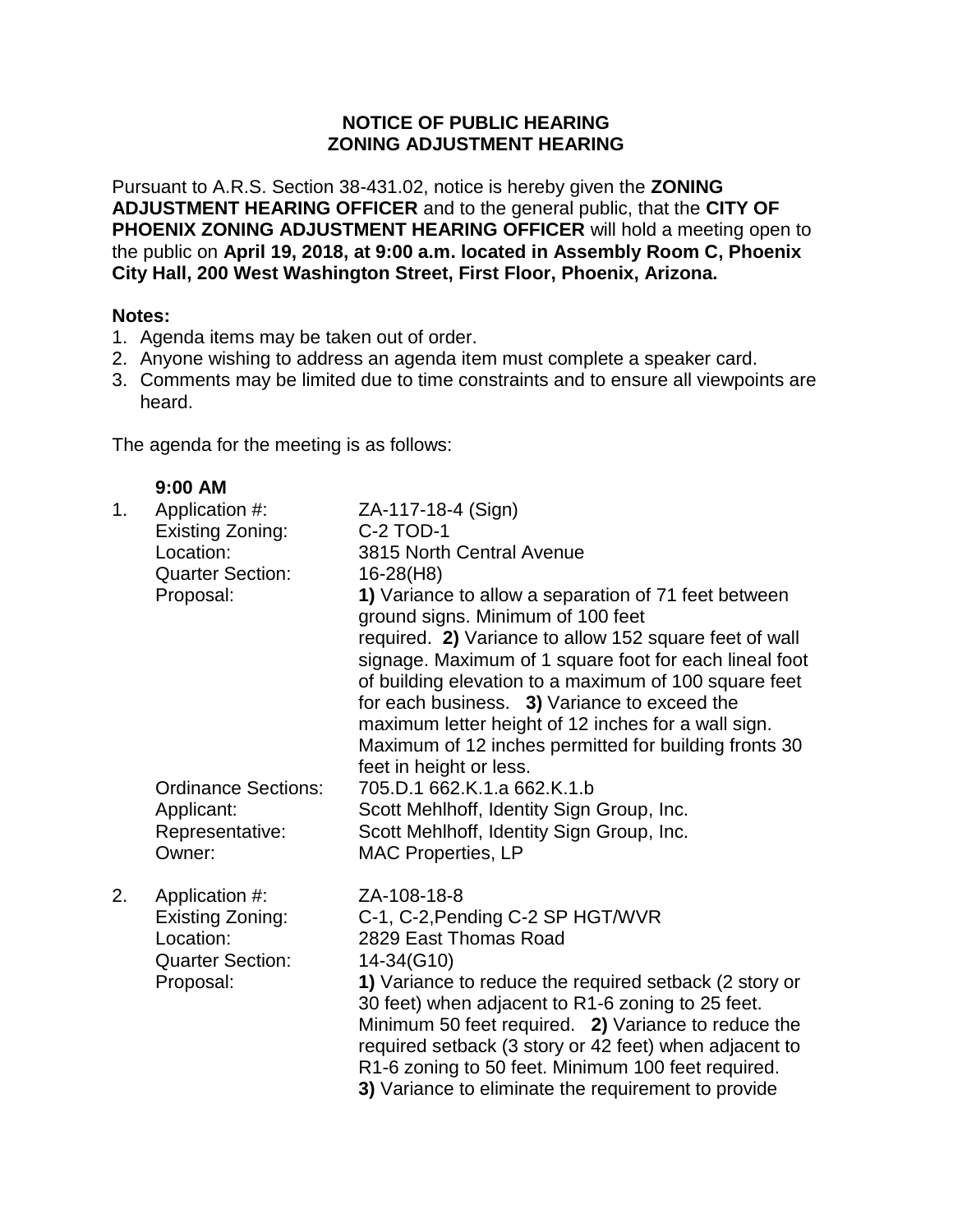|    | <b>Ordinance Sections:</b><br>Applicant:<br>Representative:<br>Owner:                   | landscape planters at the ends of each row of parking.<br>Landscape planters at ends of each row of parking and<br>approximately every 110 feet required. 4) Variance to<br>reduce the required parking to 12 spaces. Minimum 17<br>spaces required.<br>623.E.4.d 623.E.4.d 623.E.4.e 702.C<br><b>Rincon Partners, LLC</b><br>Manjula M. Vaz, Gammage & Burnham, PLC<br><b>EJG Investments, LLC</b>          |
|----|-----------------------------------------------------------------------------------------|--------------------------------------------------------------------------------------------------------------------------------------------------------------------------------------------------------------------------------------------------------------------------------------------------------------------------------------------------------------------------------------------------------------|
| 3. | Application #:<br>Existing Zoning:<br>Location:<br><b>Quarter Section:</b><br>Proposal: | ZA-114-18-5<br><b>PSC</b><br>3502 West Glendale Avenue<br>$23 - 20(16)$<br>1) Variance to reduce the required building setback<br>(north) from any boundary of the PSC zoning district to<br>8 feet. Minimum 25 feet required. 2) Variance to reduce<br>the required building setback (west) from any boundary<br>of the PSC zoning district to 3 feet. Minimum 25 feet<br>required.                         |
|    | <b>Ordinance Sections:</b><br>Applicant:<br>Representative:<br>Owner:                   | 637.C.3 637.C.3<br>Nick Wood, Snell and Wilmer<br>Nick Wood, Snell and Wilmer<br>Real Estate Holdings of Arizona, LLC                                                                                                                                                                                                                                                                                        |
| 4. | Application #:<br>Existing Zoning:<br>Location:<br><b>Quarter Section:</b><br>Proposal: | ZA-115-18-7<br><b>DTC-West Evans Churchill ACSBO</b><br>821 North 2nd Street<br>$11-28(F8)$<br>1) Use permit to allow a bar. Use permit<br>required. 2) Use permit to allow outdoor alcohol service<br>as an accessory to a bar. Use permit required. 3) Use<br>permit to allow the outdoor dining area to be 50 percent<br>of the primary building's ground level gross floor area.<br>Use permit required. |
|    | <b>Ordinance Sections:</b><br>Applicant:<br>Representative:<br>Owner:                   | 1204. Matrix 1204. Matrix 1207.W.4.b.(1).C)<br>Ian F Likwarz, Inner Revival, LLC<br>Ian F Likwarz, Inner Revival, LLC<br>Ray Zuckerman, JTR 821 N 2nd St, LLC                                                                                                                                                                                                                                                |
| 5. | Application #:<br>Existing Zoning:<br>Location:<br><b>Quarter Section:</b>              | ZA-116-18-3<br>C-2, C-3 SP, S-1 and S-1 SP<br>1501 West Bell Road<br>36-25(M7)<br>36-26(M8)                                                                                                                                                                                                                                                                                                                  |
|    | Proposal:                                                                               | Use permit to allow for a temporary use that does not                                                                                                                                                                                                                                                                                                                                                        |
|    |                                                                                         |                                                                                                                                                                                                                                                                                                                                                                                                              |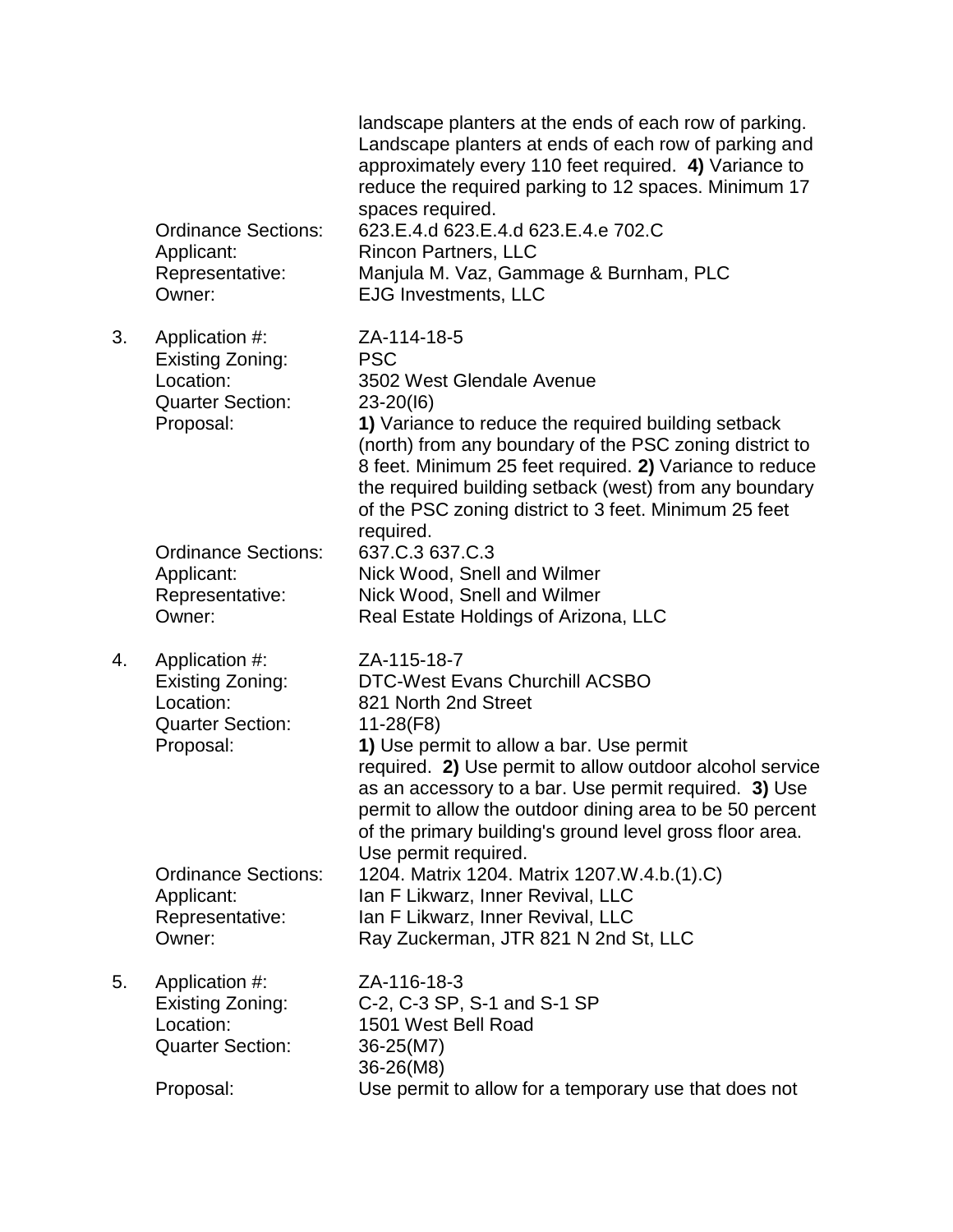|    | <b>Ordinance Sections:</b><br>Applicant:<br>Representative:<br>Owner:                   | meet the requirements of an administrative temporary<br>use permit (Motorcycle races). Use permit required.<br>708.A<br>Jerry Simms, TP Racing, LLLP<br>Vincent Francia, Turf Paradise Race Course<br>Jerry Simms, TP Racing, LLLP                                                                                                                                                                                                                                                                                                                                                                                               |
|----|-----------------------------------------------------------------------------------------|----------------------------------------------------------------------------------------------------------------------------------------------------------------------------------------------------------------------------------------------------------------------------------------------------------------------------------------------------------------------------------------------------------------------------------------------------------------------------------------------------------------------------------------------------------------------------------------------------------------------------------|
| 6. | Application #:<br>Existing Zoning:<br>Location:<br><b>Quarter Section:</b><br>Proposal: | ZA-364-17-3 (6-month review)<br>$C-2$<br>2150 East Sweetwater Avenue<br>$32 - 32(L9)$<br>1) Use Permit to allow a car wash in an open building.<br>Use Permit required. 2) Variance to reduce the street<br>side (south) setback to 12 feet. Minimum 25 feet<br>required. 3) Variance to reduce the street side (south)<br>landscape setback to 0 feet. Minimum 25 feet<br>required. 4) Variance to reduce the landscaping in the<br>parking and maneuvering areas to 0 %. Minimum 10%<br>required. 5) Variance to reduce the landscape setback<br>(east) adjacent to R-3 zoned property to 0 feet.<br>Minimum 10 feet required. |
|    | <b>Ordinance Sections:</b>                                                              | 623.D.42 623.E.4.d 623.E.4.e 623.E.4.e<br>623.E.4.e                                                                                                                                                                                                                                                                                                                                                                                                                                                                                                                                                                              |
|    | Applicant:<br>Representative:<br>Owner:                                                 | Sean Campbell, Campbell's Car Wash<br>Thomas Hunt, Hunt Architects, Inc.<br>Sean Campbell, Campbell's Car Wash                                                                                                                                                                                                                                                                                                                                                                                                                                                                                                                   |
| 7. | Application #:<br>Existing Zoning:<br>Location:<br><b>Quarter Section:</b><br>Proposal: | ZA-111-18-2<br>$C-2$<br>21023 North Cave Creek Road<br>42-33(N9)<br>1) Time extension for ZA-37-17, a variance to expand<br>an existing medical marijuana dispensary within 1,320<br>feet of a public park. Minimum 1,320-foot separation<br>required. 2) Time extension for ZA-37-17, a variance to<br>expand an existing medical marijuana dispensary within<br>1-mile of another medical marijuana facility. Minimum 1-<br>mile separation required. 3) Time extension for ZA-37-<br>17, a use permit to expand an existing medical<br>marijuana dispensary. Use permit required.                                             |
|    | <b>Ordinance Sections:</b><br>Applicant:<br>Representative:<br>Owner:                   | 623.D.122.g 623.A.122.e 623.D.122.a<br>Benjamin L. Tate, Withey Morris, PLC<br>Benjamin L. Tate, Withey Morris, PLC<br>Rose Garden Holden, LLC                                                                                                                                                                                                                                                                                                                                                                                                                                                                                   |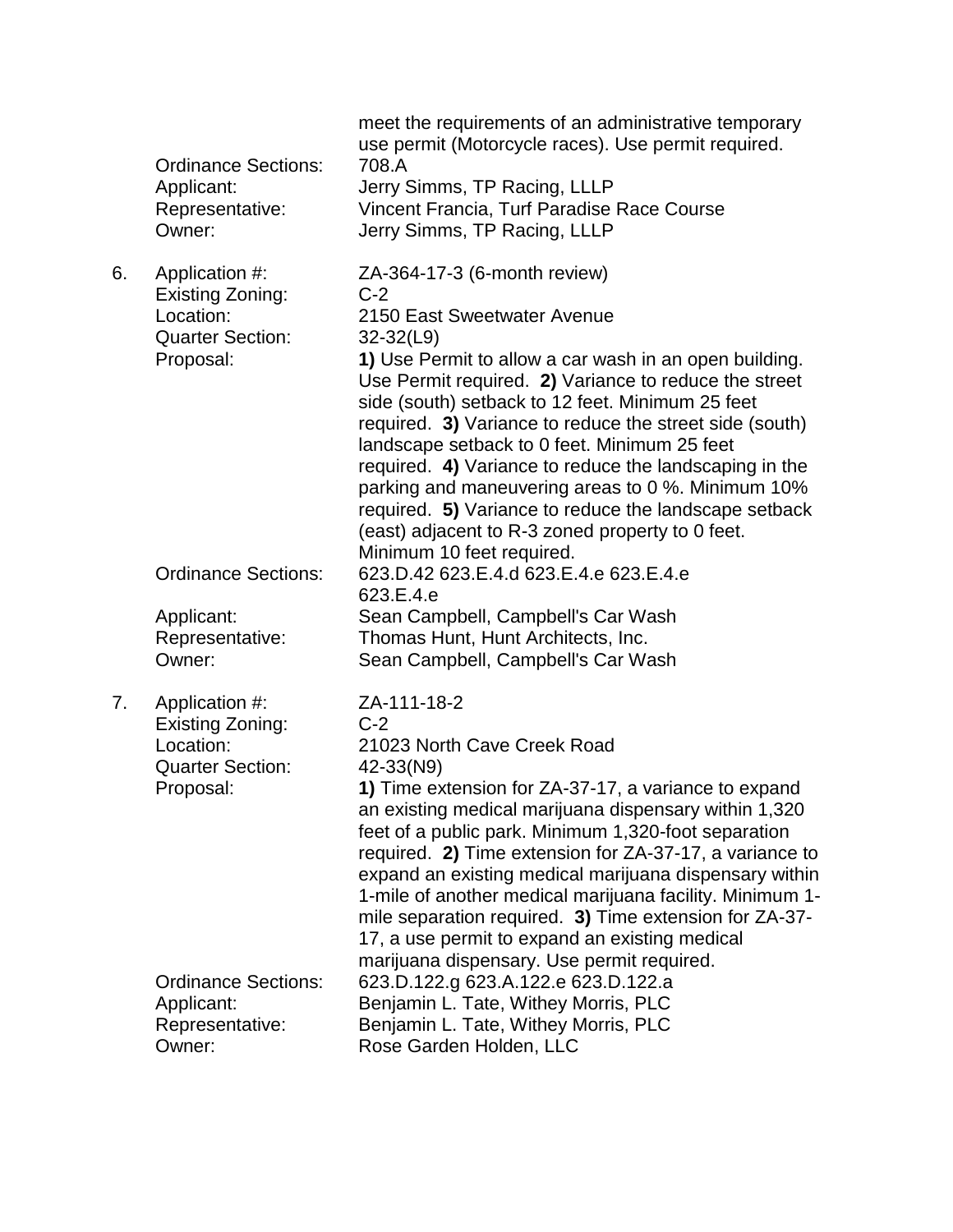| 8.  | Application #:<br><b>Existing Zoning:</b><br>Location:<br><b>Quarter Section:</b><br>Proposal:<br><b>Ordinance Sections:</b><br>Applicant:<br>Representative:<br>Owner: | ZA-444-15-3 (3-month review)<br>$C-2$<br>17201 North 19th Avenue<br>37-25(M7)<br>Use permit to allow a medical marijuana dispensary.<br>Use permit required.<br>623.D.122.a<br>Eric Kaufman, Swell Management Systems, LLC<br>Ryan Bird, Gilbert Bird Law Firm, PC<br>Sue Song Ku Yu Chiau Song AB Living Trust                                                                              |
|-----|-------------------------------------------------------------------------------------------------------------------------------------------------------------------------|----------------------------------------------------------------------------------------------------------------------------------------------------------------------------------------------------------------------------------------------------------------------------------------------------------------------------------------------------------------------------------------------|
| 9.  | 1:30 PM<br>Application #:<br>Existing Zoning:<br>Location:<br><b>Quarter Section:</b>                                                                                   | ZA-120-18-4<br>$C-2$<br>2632 West Indian School Road<br>$17 - 23(H7)$                                                                                                                                                                                                                                                                                                                        |
|     | Proposal:<br><b>Ordinance Sections:</b><br>Applicant:<br>Representative:<br>Owner:                                                                                      | 1) Time extension of ZA-454-17, a use permit to allow<br>for a carwash in an open building. Use permit<br>required. 2) Time extension of ZA-454-17, a use permit<br>to allow vacuums as an accessory to a car wash in an<br>open building. Use permit required.<br>307.A 307.A<br>Michael Clark, Identity Mutual, LLC<br>Michael Clark, Identity Mutual, LLC<br>Dharmesh Ahir, Khodiyar, LLC |
| 10. | Application #:<br>Existing Zoning:<br>Location:<br><b>Quarter Section:</b><br>Proposal:<br><b>Ordinance Sections:</b><br>Applicant:<br>Representative:<br>Owner:        | ZA-22-18-7<br>R <sub>1</sub> -8<br>4112 West St Charles Avenue<br>$2-19(D6)$<br>Use permit to allow a dependent care facility for up to<br>12 dependents. Use permit required.<br>608.F.2<br><b>Tyeshia Edwards</b><br><b>Tyeshia Edwards</b><br><b>Tyeshia Edwards</b>                                                                                                                      |
| 11. | Application #:<br>Existing Zoning:<br>Location:<br><b>Quarter Section:</b><br>Proposal:<br><b>Ordinance Sections:</b><br>Applicant:<br>Representative:                  | ZA-118-18-7<br>DTC ROOS N HP<br>50 West Lynwood Street<br>12-27(G8)<br>Variance to reduce the side yard setback (west) to 0<br>feet. Minimum 3 feet required.<br>1218.B.4.b(1)<br>Stephanie Espinoza, SE Studio Architecture<br>Stephanie Espinoza, SE Studio Architecture                                                                                                                   |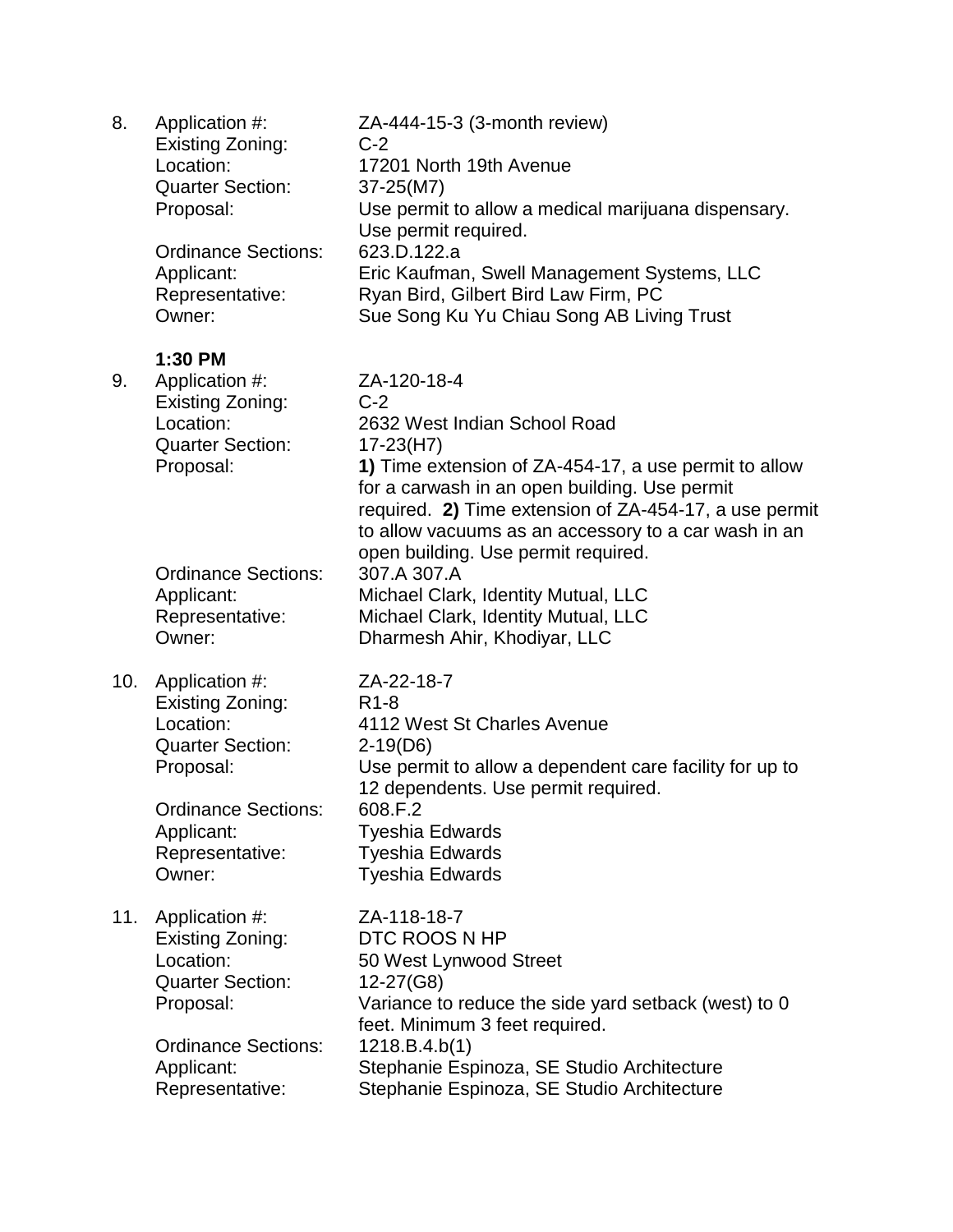|     | Owner:                                                                                  | <b>Charles Walton</b>                                                                                                                                                                                                                                                                                                                                                                                                                                                                                                                                                                                                                        |
|-----|-----------------------------------------------------------------------------------------|----------------------------------------------------------------------------------------------------------------------------------------------------------------------------------------------------------------------------------------------------------------------------------------------------------------------------------------------------------------------------------------------------------------------------------------------------------------------------------------------------------------------------------------------------------------------------------------------------------------------------------------------|
| 12. | Application #:<br>Existing Zoning:<br>Location:<br><b>Quarter Section:</b><br>Proposal: | ZA-119-18-7<br><b>DTC-Roosevelt North HP</b><br>52 West Lynwood Street<br>12-27(G8)<br>Variance to reduce the required side yard setback (east)<br>for an accessory structure to 0 feet. Minimum 3 feet<br>required.                                                                                                                                                                                                                                                                                                                                                                                                                         |
|     | <b>Ordinance Sections:</b><br>Applicant:<br>Representative:<br>Owner:                   | 1218.B.4.b(1)<br>Stephanie Espinoza, SE Studio Architecture<br>Stephanie Espinoza, SE Studio Architecture<br><b>Charles Levy</b>                                                                                                                                                                                                                                                                                                                                                                                                                                                                                                             |
| 13. | Application #:<br>Existing Zoning:<br>Location:<br><b>Quarter Section:</b><br>Proposal: | ZA-121-18-8<br>$R - 3$<br>3238, 3240 and 3250 East Pinchot Avenue<br>15-35(H10)<br>1) Use permit to allow SFA (Single Family Attached)<br>option. Use permit required. 2) Variance to reduce the<br>front (south) landscape setback to 0 feet. Minimum 10-<br>foot-wide landscape tract or community maintained<br>landscaping required. 3) Variance to reduce the side<br>(east) landscape setback to 0 feet. Minimum 5 feet<br>required. 4) Variance to reduce the side (west)<br>landscape setback to 0 feet. Minimum 5 feet<br>required. 5) Variance to reduce the rear (north)<br>landscape setback to 0 feet. Minimum 5 feet required. |
|     | <b>Ordinance Sections:</b><br>Applicant:<br>Representative:<br>Owner:                   | 608.F.6 608.F.6.c.1 608.F.6.c.3 608.F.6.c.3<br>608.F.6.c.3<br>Massimo Sommacampagna, CIMA Holdings, LLC<br>Massimo Sommacampagna, CIMA Holdings, LLC<br>Massimo Sommacampagna                                                                                                                                                                                                                                                                                                                                                                                                                                                                |
| 14. | Application #:<br>Existing Zoning:<br>Location:<br><b>Quarter Section:</b><br>Proposal: | ZA-122-18-2<br>$R - 3$<br>3044 East Hartford Avenue<br>37-34(M10)<br>1) Variance to allow an open projection to project 9 feet                                                                                                                                                                                                                                                                                                                                                                                                                                                                                                               |
|     | <b>Ordinance Sections:</b><br>Applicant:                                                | into the required front yard setback. Maximum 5 feet<br>projection allowed. 2) Variance to reduce the setback<br>for an open projection into the side yard (east) to 0 feet.<br>Minimum 3 feet required.<br>701.A.3.a.(1).(a) 701.A.3.a.(1).(b)<br><b>Bruce T Bodemann</b>                                                                                                                                                                                                                                                                                                                                                                   |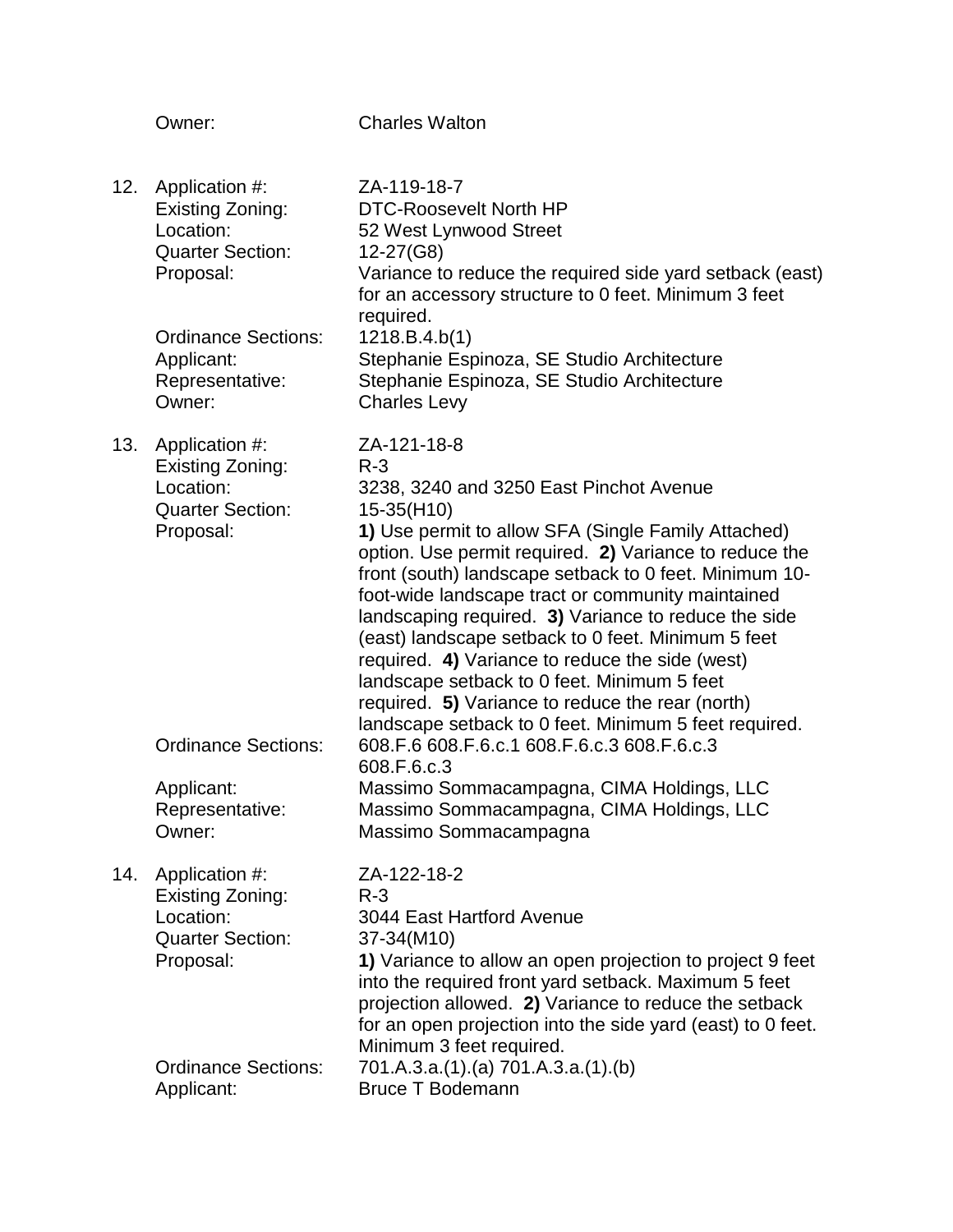|     | Representative:<br>Owner:                                                                                                                                        | <b>Bruce T Bodemann</b><br><b>Bruce T Bodemann</b>                                                                                                                                                                                                                                                                                                                                                                                                                                                                                                                                                                                                                                                           |
|-----|------------------------------------------------------------------------------------------------------------------------------------------------------------------|--------------------------------------------------------------------------------------------------------------------------------------------------------------------------------------------------------------------------------------------------------------------------------------------------------------------------------------------------------------------------------------------------------------------------------------------------------------------------------------------------------------------------------------------------------------------------------------------------------------------------------------------------------------------------------------------------------------|
| 15. | Application #:<br>Existing Zoning:<br>Location:<br><b>Quarter Section:</b><br>Proposal:<br><b>Ordinance Sections:</b><br>Applicant:<br>Representative:<br>Owner: | ZA-125-18-8<br>$R - 3$<br>6045 South 8th Place<br>$2-29(D8)$<br>Variance to reduce the required lot width for 1 lot to 16<br>feet. Minimum 60 feet required.<br>615.B.Table B<br>Kevin Fulkerson, Cornerstone Design<br>DS Family Homes, LLC<br>Kevin Fulkerson, Cornerstone, Design                                                                                                                                                                                                                                                                                                                                                                                                                         |
| 16. | Application #:<br>Existing Zoning:<br>Location:<br><b>Quarter Section:</b><br>Proposal:                                                                          | ZA-145-18-7<br><b>DTC - West Evans Churchill</b><br>801 North 2nd Street<br>$11-28(F8)$<br>Use permit to allow a temporary use for up to 36 months<br>for outdoor entertainment for a restaurant/bar (Cobra<br>Arcade). Use permit required.                                                                                                                                                                                                                                                                                                                                                                                                                                                                 |
|     | <b>Ordinance Sections:</b><br>Applicant:<br>Representative:<br>Owner:                                                                                            | 708.D.1<br>EQ Second & McKinley, LLC<br>Taylor C. Earl, Earl, Curley & Lagarde, P.C.<br>EQ Second & McKinley, LLC                                                                                                                                                                                                                                                                                                                                                                                                                                                                                                                                                                                            |
| 17. | Application #:<br>Existing Zoning:<br>Location:<br><b>Quarter Section:</b><br>Proposal:                                                                          | ZA-207-13-4 (3-month review) (Continued from 3/15/18)<br>$A-2$<br>2937 West Thomas Road<br>14-22(G7)<br>1) Use permit to allow a medical marijuana cultivation<br>facility. Use permit required. 2) Use permit to allow a<br>medical marijuana infusion production facility. Use<br>permit required. 3) Variance to allow a medical<br>marijuana cultivation facility to be located within 5,280<br>feet of the same type of use. Shall not be located within<br>5,280 feet of the same type of use. 4) Variance to allow<br>a medical marijuana infusion production facility to be<br>located within 5,280 feet of the same type of use. Shall<br>not be located within 5,280 feet of the same type of use. |
|     | <b>Ordinance Sections:</b><br>Applicant:<br>Representative:<br>Owner:                                                                                            | 627.D.91.a. 627.D.93.a. 627.D.91.c. 627.D.93.b.<br>Lauren Anton, AZ Compassionate Care<br>Lauren Anton, AZ Compassionate Care<br>Harry Rabadi, Real Estate Baby 19                                                                                                                                                                                                                                                                                                                                                                                                                                                                                                                                           |